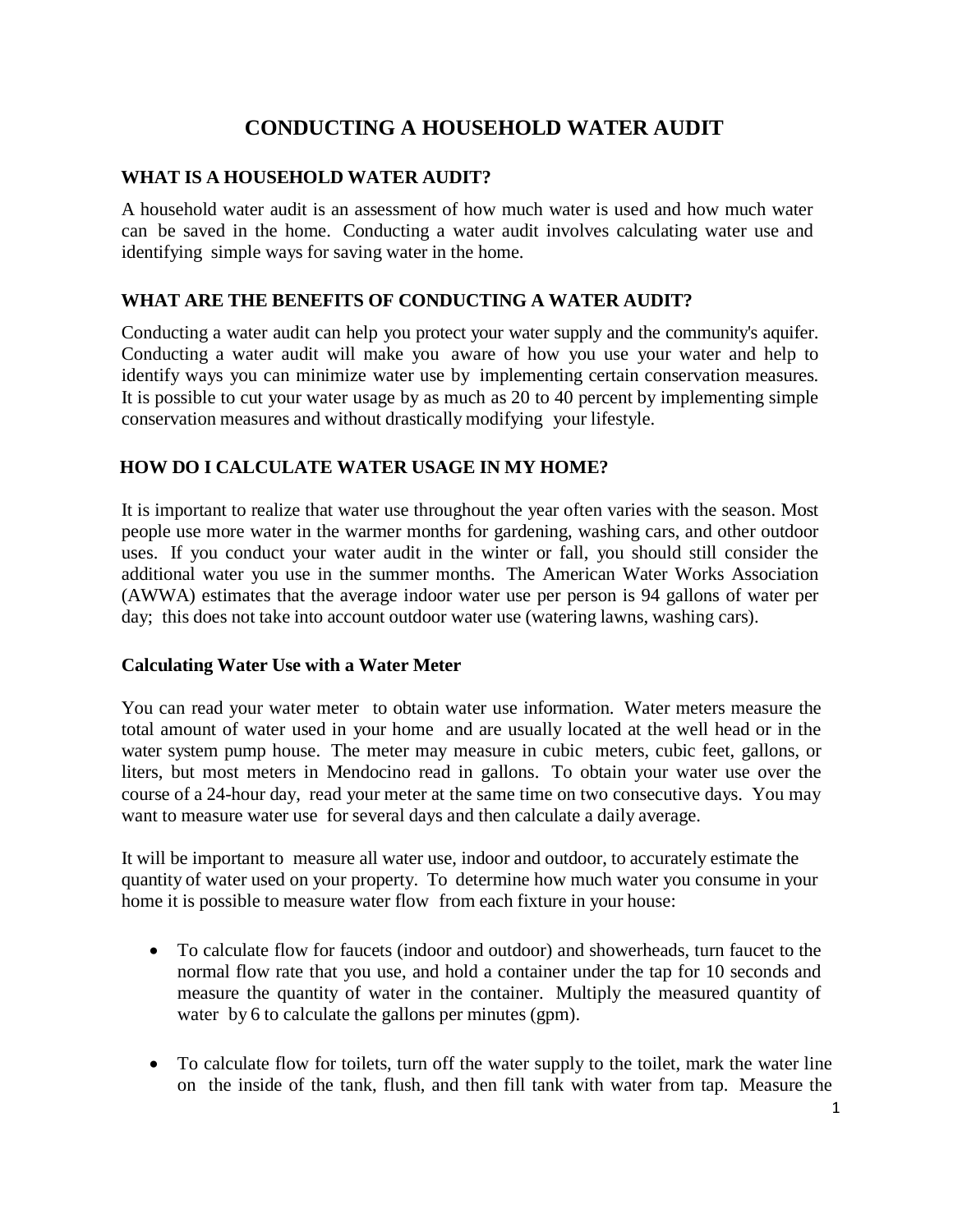volume of water that is required to fill water back up to the water line mark on the tank and record this number. Turn water on to the toilet to resume normal use.

- If your appliances or fixtures are relatively new, you may be able to obtain the flow rate from the manufacturer's specifications. Otherwise, use the following averages:
	- $\bullet$  Washing machine -41 gal per use
	- $\bullet$  Dishwashing machine -9 gal per use

Next, measure how many times per day or how many minutes each day you use each fixture or appliance. Multiply the water flow per fixture by the minutes per day the fixture is used. Multiply the flow average for each appliance by the number of times the appliance is used each week. Don't forget to include the amount of time you use outdoor faucets each day.

Estimating your water use per fixture is a useful tool to evaluate areas where water may be conserved.

# **HOW TO READ YOUR METER**

Residential water meters usually have 7 digits, and the last one is a stationary zero (0). The last digit recorded by the meter is not 0, but is read from the red needle. Every rotation of the red needle represents 10 gallons, so if your water meter reads 110 and the needle is pointing to the 8, then you have used 118 gallons of water. After you use another two gallons, the meter will read 120 on the digital scale and the red needle will be pointing to 0 on the analog scale.



equals 10 gallons.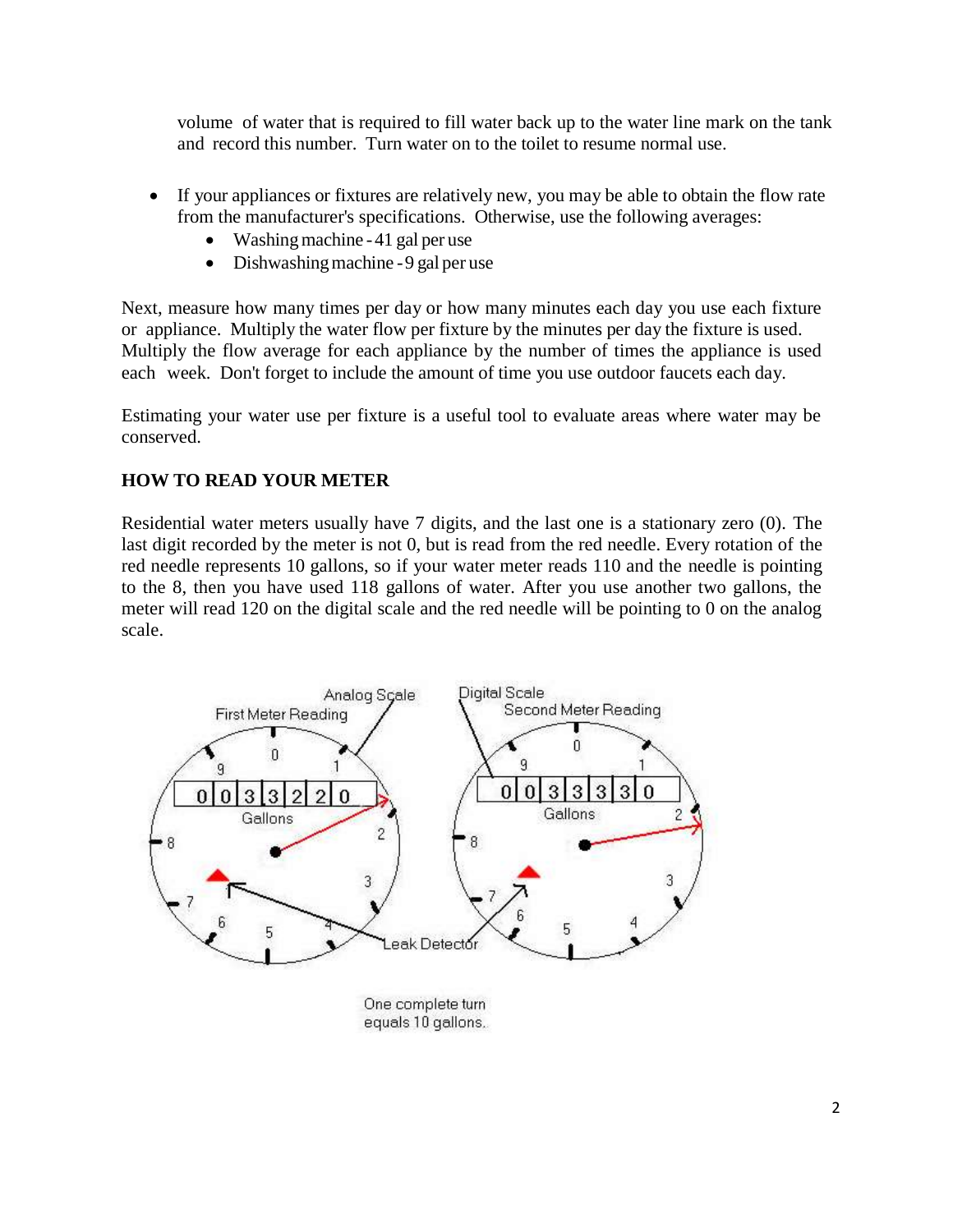# **HOW DOES MY WATER USAGE RANK?**

The average Mendocino resident uses less than 80 gallons of water per day. This includes indoor as well as outdoor water usage. To calculate the per person daily water usage rate, divide your daily water usage by the number of people in your home, and then look at the following chart to rate your water usage.

| <b>Gallons Per Person</b><br>Per Day | Rank             | <b>Comments</b>                                                                                                                                           |
|--------------------------------------|------------------|-----------------------------------------------------------------------------------------------------------------------------------------------------------|
| $<$ 50 gal/day                       | <b>Excellent</b> | Wow! You use water wisely. Please share your<br>conservation techniques with friends and neighbors.                                                       |
| 50-gal/day                           | <b>Good</b>      | <b>Good Job! You use less water than the average US</b><br>citizen. Look at the conservation tips below to learn<br>how you can conserve even more water. |
| $60 - 70$ gal/day                    | Fair             | You use more water than the average Mendocino<br>resident. Read the conservation tips below to learn how<br>you can conserve water.                       |
| $>80$ gal/day                        | <b>Poor</b>      | You use a lot of water. Read the conservation tips below<br>to learn how to conserve water in the home.                                                   |



# **HOW CAN I CONSERVE WATER?**

# **Check for Leaks**

An average of about 14 percent of residential water is lost through leaking fixtures or pipes. This may be enough to empty your well!

An easy way to check whether you have leaks in your house is to read your water meter. Turn off all water fixtures inside and outside your home, and check the reading on your water meter. Wait one hour, ensuring that no one uses any water, and then check the meter again. If the meter reading has changed, you have a leak somewhere in your home.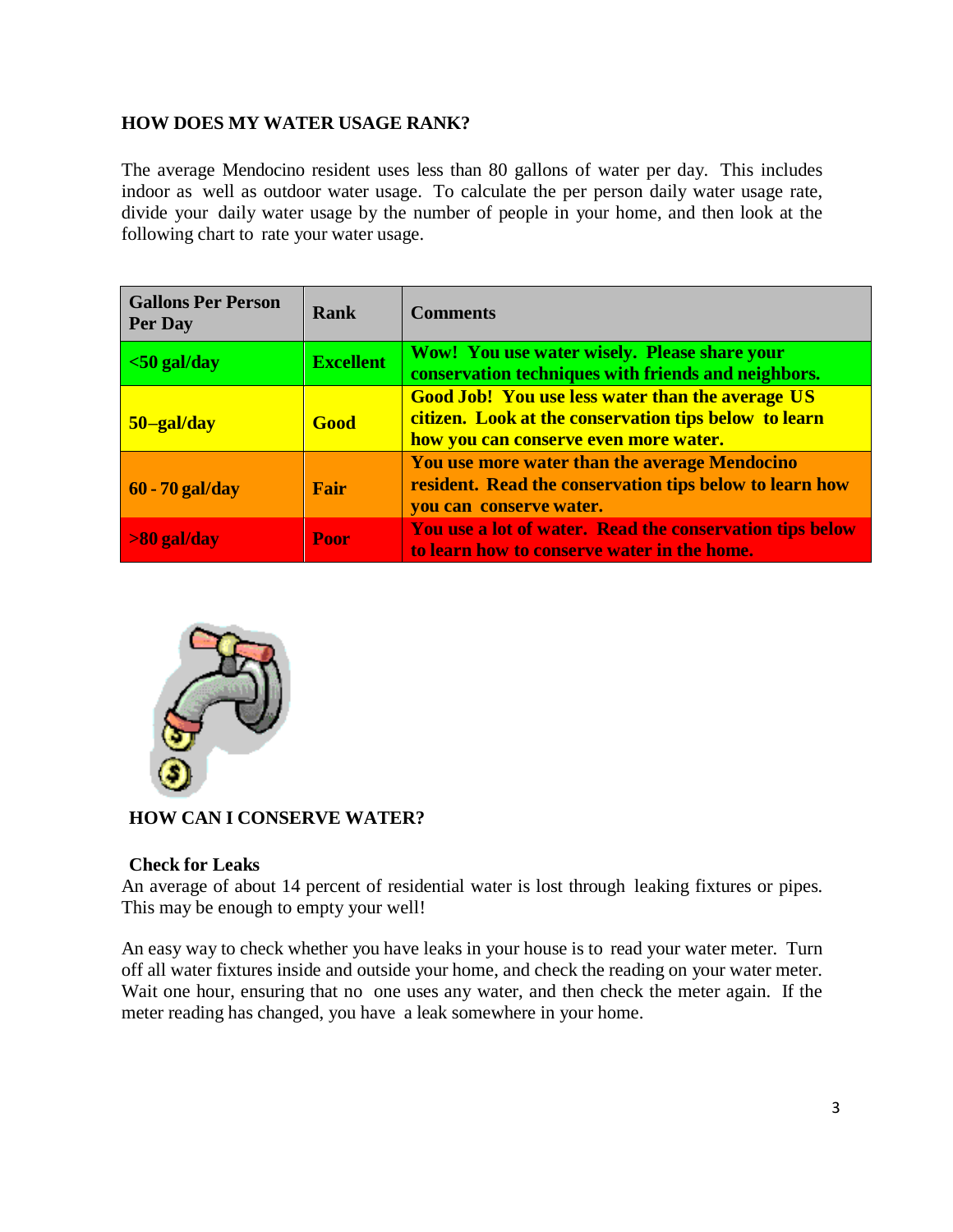# *Pipes*

A leaky pipe is usually pretty obvious. Visually inspect all pipes in your home and look for telltale watermarks on walls or ceilings. In the yard, the ground above the water line may stay wet continuously or water may actually flow on the surface. If a pipe is leaking, repair or replace it.

# *Toilets*

Leaking toilets are common and can be large sources of water loss. A leaking toilet can waste anywhere from several gallons to more than 100 gallons per day (that's over a quarter million gallons per year!). Leaking toilets are not as easily identifiable as leaking faucets. The following are clues that you may have a leak:

- If you have to jiggle the handle to make a toilet stop running;
- If you regularly hear sounds from a toilet that is not being used; or
- If a toilet periodically turns the water on ("runs") for 15 seconds or so without anyone touching the handle.

Even if your toilet does not display any of the above symptoms, it could still be leaking. These "silent leaks" can go undetected for long periods of time, potentially wasting thousands of gallons of water.

To check your toilet for silent leaks, do the following:

- Remove the cover on the toilet tank and set it aside;
- Remove any "in-tank" bowl cleaners and flush so that water in the bowl and tank are clear;
- Add dye to the tank (You can use dye capsules or tablets from the hardware store, but food coloring or powdered fruit drink mixes work well). Use enough dye so that the water has a deep hue;
- Wait for 30 minutes (Do not use toilet during this time period);
- If after 30 minutes the water in the bowl contains dye, then the toilet is leaking (A properly operating toilet will store water in the tank indefinitely without any water running into the bowl).

There are two possible culprits when a toilet leaks, the flush valve or the refill valve. To determine which valve is responsible for the leak, draw a pencil line on the inside of the tank at the water line. Turn the water supply for the toilet off (located behind the toilet) and wait for 20 to 30 minutes. If the water level remains the same, it means the leak is occurring at the refill valve (unit in the left side of the tank). If the water level falls below the pencil mark, the flush valve (unit located in the center of the tank) is leaking.

Most homeowners are capable of making their own toilet repairs. Visit your local home improvement or hardware store, purchase the parts, turn off the water supply to the toilet, and follow the directions. With a little effort, you can conserve many gallons of water.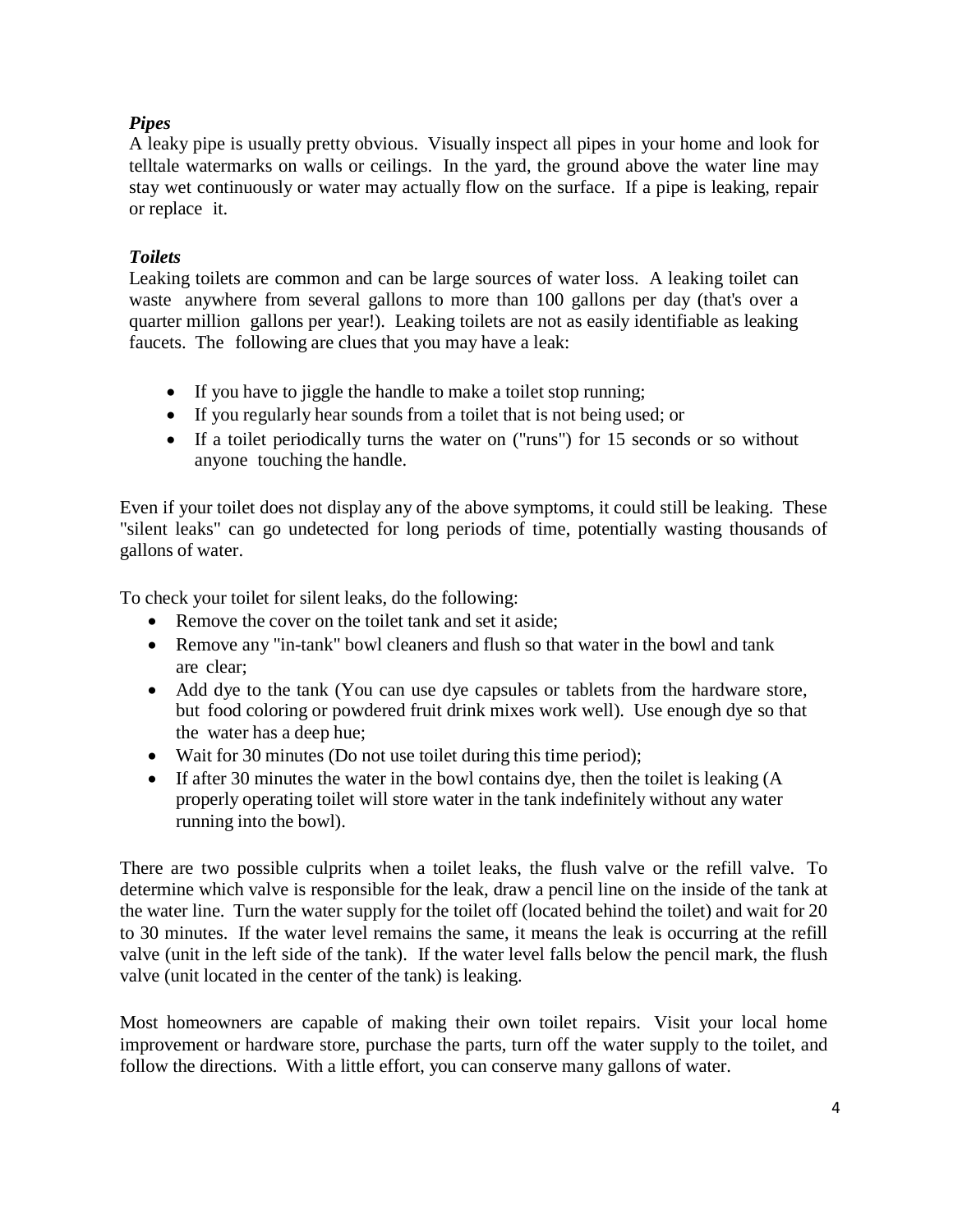# *Faucets*

A leaking faucet is easily identified, but do you know how much water can be wasted from what seems like an insignificant drip?

To find out, count the number of drips per minute. You can use the following chart to estimate the amount of water wasted.

| <b>Estimated Water Loss Through Leaks</b> |                                  |                                 |  |  |
|-------------------------------------------|----------------------------------|---------------------------------|--|--|
| Drips per<br>minute                       | <b>Water Wasted</b><br>per Month | <b>Water Wasted</b><br>per Year |  |  |
| 10                                        | 43 gallons                       | 526 gallons                     |  |  |
| 30                                        | 130 gallons                      | $1,577$ gallons                 |  |  |
| 60                                        | 259 gallons                      | 3,153 gallons                   |  |  |
| 120                                       | 518 gallons                      | 6,307 gallons                   |  |  |
| 300                                       | 1,296 gallons                    | 15,768 gallons                  |  |  |

Drips can usually be eliminated by replacing worn washers, or by tightening or repacking the faucet. Replacement washers or repair kits for washerless faucets are available at hardware or home improvement stores.

### **Retrofit/Replace Fixtures and Appliances**

Once you have repaired any leaks in your home, the next step is to evaluate the efficiency of your current fixtures and appliances. Often simple retrofits can conserve a lot of water. The following table provides average water use for conventional and low-flow appliances.

| <b>Fixture/Fitting/Appliance</b>                                                                                     | Water Use In Gallon Per |  |  |
|----------------------------------------------------------------------------------------------------------------------|-------------------------|--|--|
| Vintage Toilet*                                                                                                      | 4-6 flush               |  |  |
| Conventional Toilet**                                                                                                | 3.5 flush               |  |  |
| Low Consumption Toilet***                                                                                            | 1.6 flush               |  |  |
| Conventional Showerhead*                                                                                             | $3-10$ min              |  |  |
| Low-Flow Showerhead                                                                                                  | $2-2.5$ min.            |  |  |
| Faucet Aerator*                                                                                                      | $3-6$ min.              |  |  |
| <b>Flow Regulating Aerator</b>                                                                                       | $0.5 - 2.5$ min.        |  |  |
| Top-Loading Washer                                                                                                   | 40-55 load              |  |  |
| Front-Loading Washer                                                                                                 | $22-25$ load            |  |  |
| Dishwasher                                                                                                           | 8-12 load               |  |  |
| * Manufactured before 1978<br><sup>**</sup> Manufactured from 1978 to 1993<br>*** Manufactured since January 1, 1994 |                         |  |  |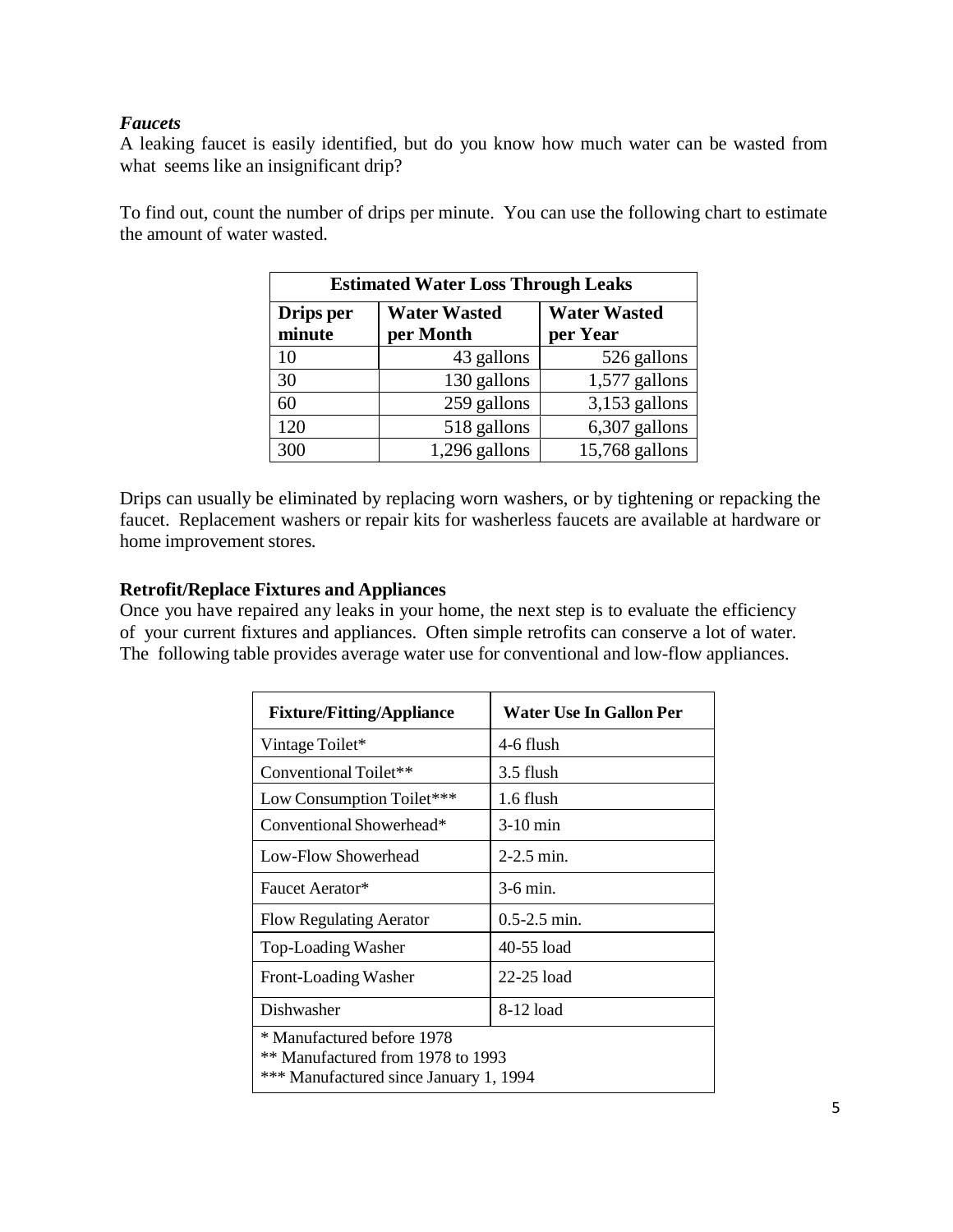# *Faucets*

Retrofitting your faucet with an aerator will help save water in your home. A faucet aerator is a small circular screen that is screwed into the faucet. It reduces flow by adding air to the water, giving the sensation of more water with less volume. An aerator can reduce the flow to about 1 to 2 gpm, reducing your water use by half. Aerators are inexpensive and easy to install.

Check to see if aerators are installed on any faucets. Even if aerators have been installed, they may be older and less efficient. If the flow from your faucet exceeds 2.5 gpm, you should install a new aerator. Some older faucets may not be able to accommodate an aerator. If this is the case or if for any other reason you need to install a new faucet, you should purchase and install a faucet that uses less than 2.5 gpm.

# *Toilets*

The best way to improve toilet efficiency is to replace an old inefficient toilet with a new toilet. Toilets made before 1993 use between 3.5 gallons per flush (gpf) to 8 gpf. New high efficiency toilets use 1.6 gpf or less. Depending on how inefficient your old toilet is, you could



reduce your water use by up to 75 percent by installing a new efficient toilet. Fixtures must comply with Mendocino County Building Code Regulations (your plumber contractor is aware of these regulations).

You can reduce water use in older toilets easily and inexpensively by simply installing a displacement device. You can save a half-gallon per flush, which equates to, on average, 12 gallons per day per household. These devices work by displacing water in the tank, thereby reducing the water used per flush. Hardware stores sell plastic or rubber bags that can be filled with water and hung from the side of the tank, or you can place some pebbles in an empty half-gallon milk jug, or other durable container, and fill it with water. Toilet dams work in a similar fashion, by blocking off an area of the toilet tank to decrease the amount of water per flush. Another device that can be used is an early closure device that causes the flapper to close early, releasing a reduced amount of water per flush. Do not place bricks in your toilet tank as they can dissolve and cause future plumbing problems.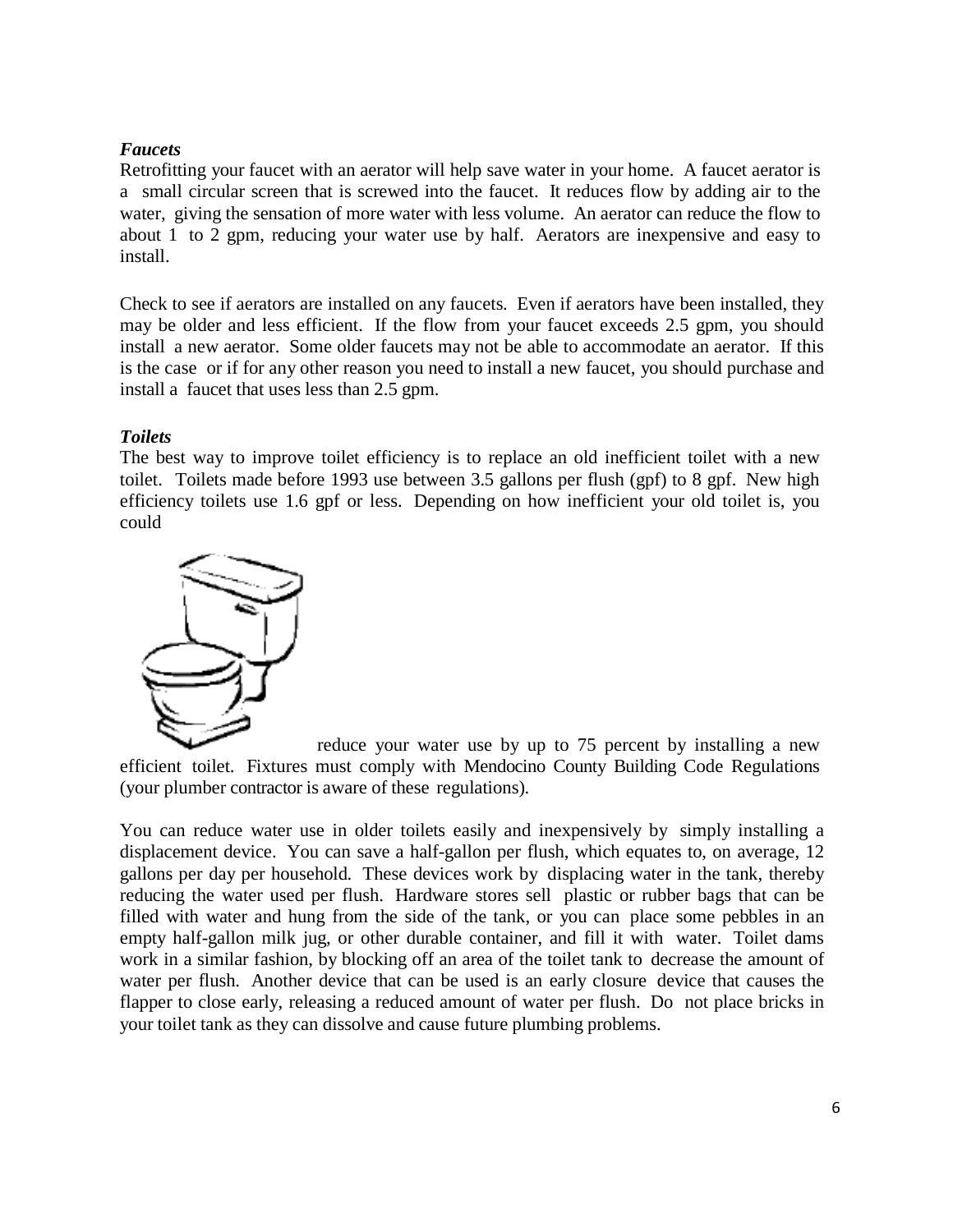### *Showerheads*



Low-volume showerheads use 2.5 gpm or less (older ones use as much as 5 gpm or more), resulting in a water savings as great as 50 percent (on average, about 38 gallons per day per household saved). Low-volume showerheads conserve water through mixing air and water and using different spray patterns to give the sensation of a higher-volume shower.

Some showerheads also feature temporary shut-off valves that allow the user to turn off the water while shampooing or washing while maintaining the desired temperature the same. Conserving water in the shower will also lead to substantial energy savings, since showers use hot as well as cold water.

#### *Appliances*

On average about 22 percent of indoor residential water is used to wash clothes. The best way to improve clothes washer efficiency is to replace an old inefficient machine with a new high efficiency washer. Traditional clothes washers use approximately 41 gallons per load (gpl) and high efficiency models use a little more than half that, about 23 gpl.

Dishwashers account for only about 1.5 percent of indoor residential water use; however, more efficient models will reduce water use by about 50 percent. It is usually more efficient to wash a full load of dishes in the dishwasher rather than hand washing the same dishes in the sink.

### **Examine and Modify Your Habits**

Some of the simplest and least expensive ways to conserve water involve making small changes in how you use water. A complete water audit should involve a close look at your family's water use habits.

For example:

- Do you let the water run while you brush your teeth or shave?
- Do you run your clothes washer or dishwasher before it is fully loaded?
- Do you take long showers or baths?
- Do you use a dishpan or plug the sink when washing and rinsing dishes by hand?
- Do you pre-rinse your dishes prior to loading them in the dishwasher?
- Do you have an automatic shut-off nozzle on your outdoor hose?
- Do you water your plants during the coolest part of the day?